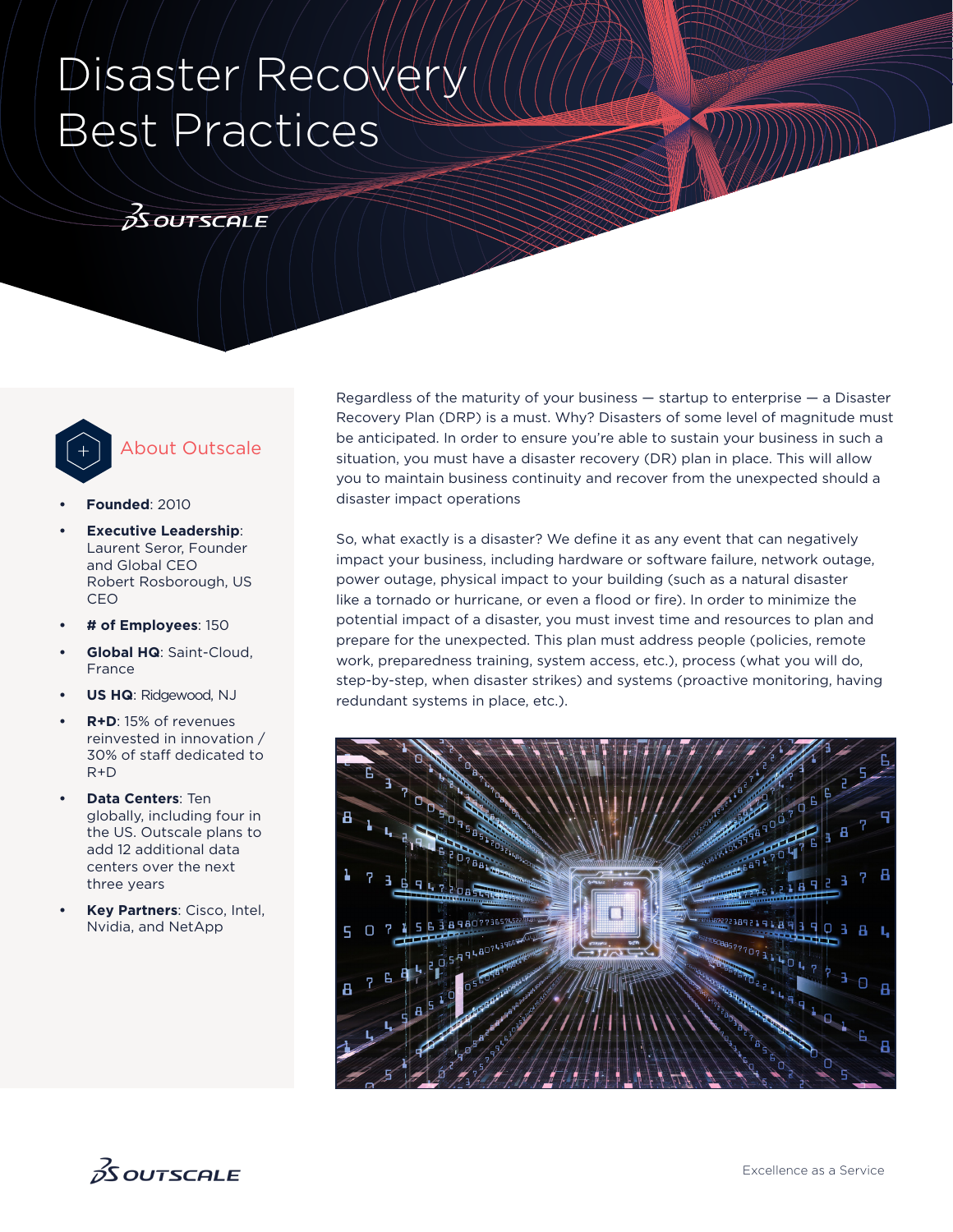# Outscale Disaster Recovery Services

Your investment in a disaster recovery plan and the associated redundancy required must take into account the potential impact on your business if, and when, disaster strikes. When it comes to your physical environment, we recommend that you duplicate your infrastructure and ensure you have available capacity available in advance.

With Outscale, you can scale up your infrastructure as you require it. You will have access to a scalable, reliable and highly secure environment, along with the ability to quickly modify and optimize resources, as required. Think of it as a DR insurance policy.

# Key Considerations

Developing and implementing a DRP is not the equivalent of performing a simple backup. It is extremely important to weigh your risks (customer satisfaction, lost revenue, business continuity, lost data, etc.) as you define the DRP for your organization. How much data can you afford to lose, if any? How long can you afford to be down?

#### Key Definitions:

- Downtime: The time that it takes to bring files, applications, full servers, and a full site back into production after an outage and related costs associated with loss of productivity and revenue.
- Capital Expenditures: Cost of purchasing software, hardware, and implementing the solution.
- Operational Expenses: Cost for maintaining the solution, including time spent reviewing backup logs, ensuring successful completion of backup jobs, troubleshooting error messages, testing restores and running full DR tests.

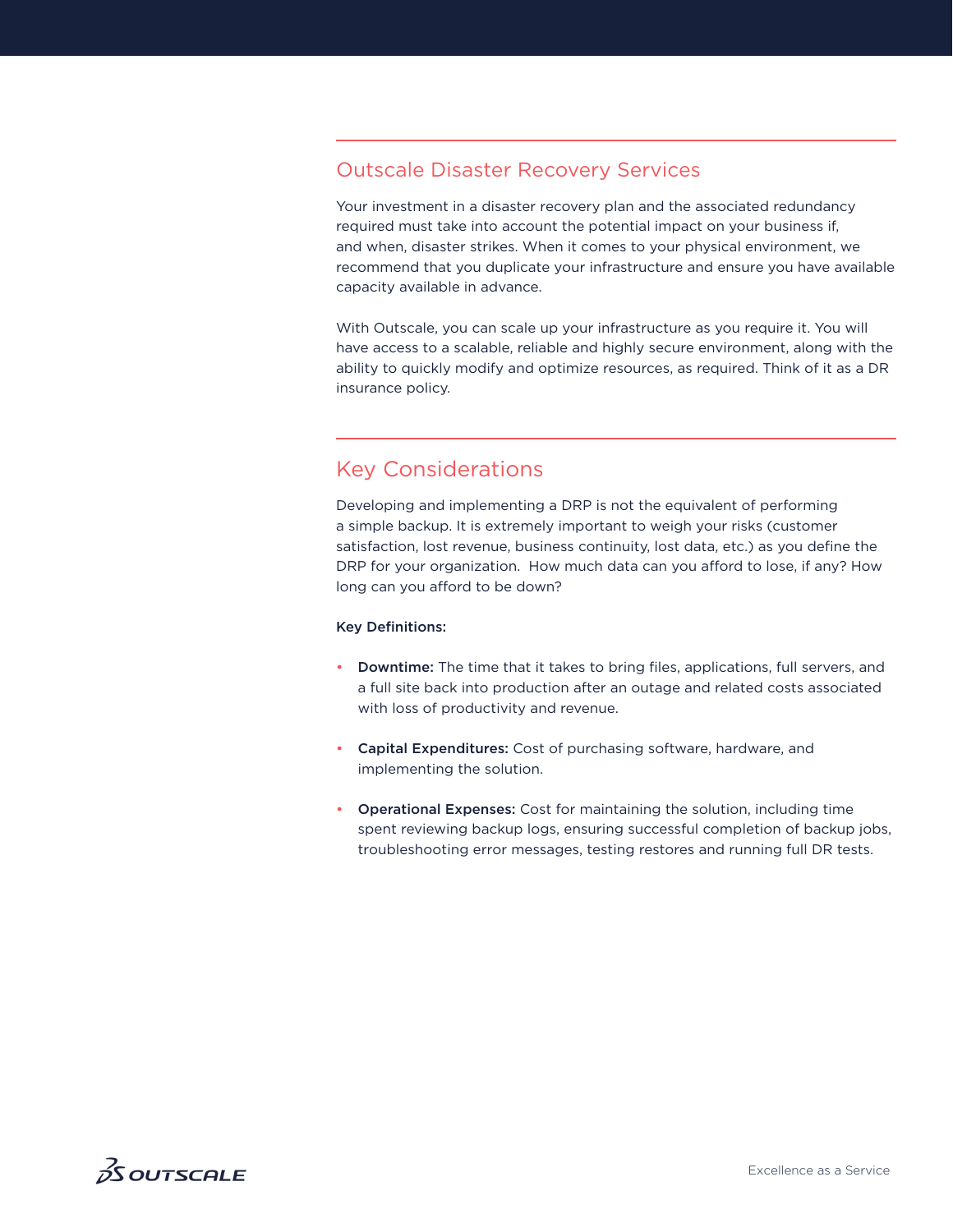- RPO: The Recovery Point Objective (RPO) is the age of files that must be recovered from backup storage for normal operations to resume if a computer, system or network goes down as a result of a hardware, program or communications failure. The RPO is expressed backwards in time from the instant at which the failure occurs, and can be specified in seconds, minutes, hours, or days.
- RTO: The Recovery Time Objective (RTO) is the maximum tolerable length of time that a computer, system, network or application can be down after a failure or disaster occurs.



## Leverage the Outscale API to Manage Disaster Recovery through Load Balancers

For maximum flexibility, we provide an open API that allows our Cloud to interact with other Cloud providers. This is key to a seamless Disaster Recovery Plan or Multi-Cloud Strategy. Managing your infrastructure through code ensures the right behavior at the right moment. Based on metrics that you will have defined beforehand, you will be able to handle peaks of activity and detect when your infrastructure is unhealthy. If and when that happens, the Disaster Recovery Plan will be triggered and your system will keep running. That is where the defined RPO and RTO come into play.